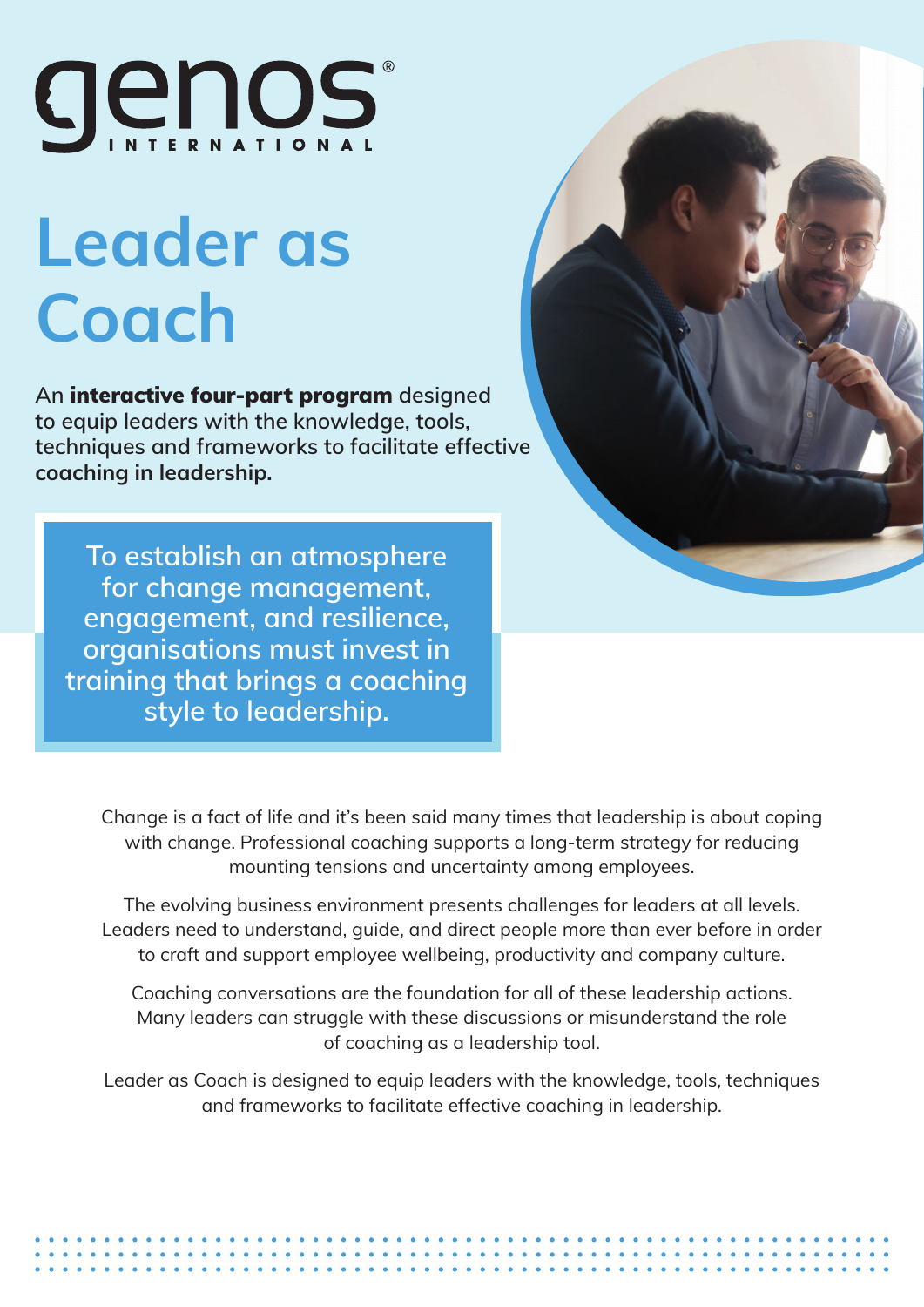### Participants Learn:

- How to develop rapport, authenticity and trust in interactions
- Using self-awareness and active-listening to be truly 'present'
- Skills for asking powerful questions to facilitate insight
- How to provide effective feedback with care
- Guiding conversations to actions and commitments
- Techniques to adjust coaching approaches according to context
- Following a conversation framework for constructive coaching conversations

#### Coaching with emotional intelligence

At the core, coaching is communication-based personal interaction. Many coaching workshops address the tools and skills necessary for effective coaching but fail to address the interpersonal dynamics.

For coaching to be truly constructive, it requires emotional intelligence.

## Learning Journey

#### Module 1

- Exploring the role of coaching in leadership
- The impact you have on others when coaching
- The three dimensions of coaching
- Coaching conversation framework
- Coaching traps

#### Module 2

- The neuroscience of a coaching experience
- Developing emotionally intelligent coaching skills
- Developing a mindset of an emotionally intelligent coach

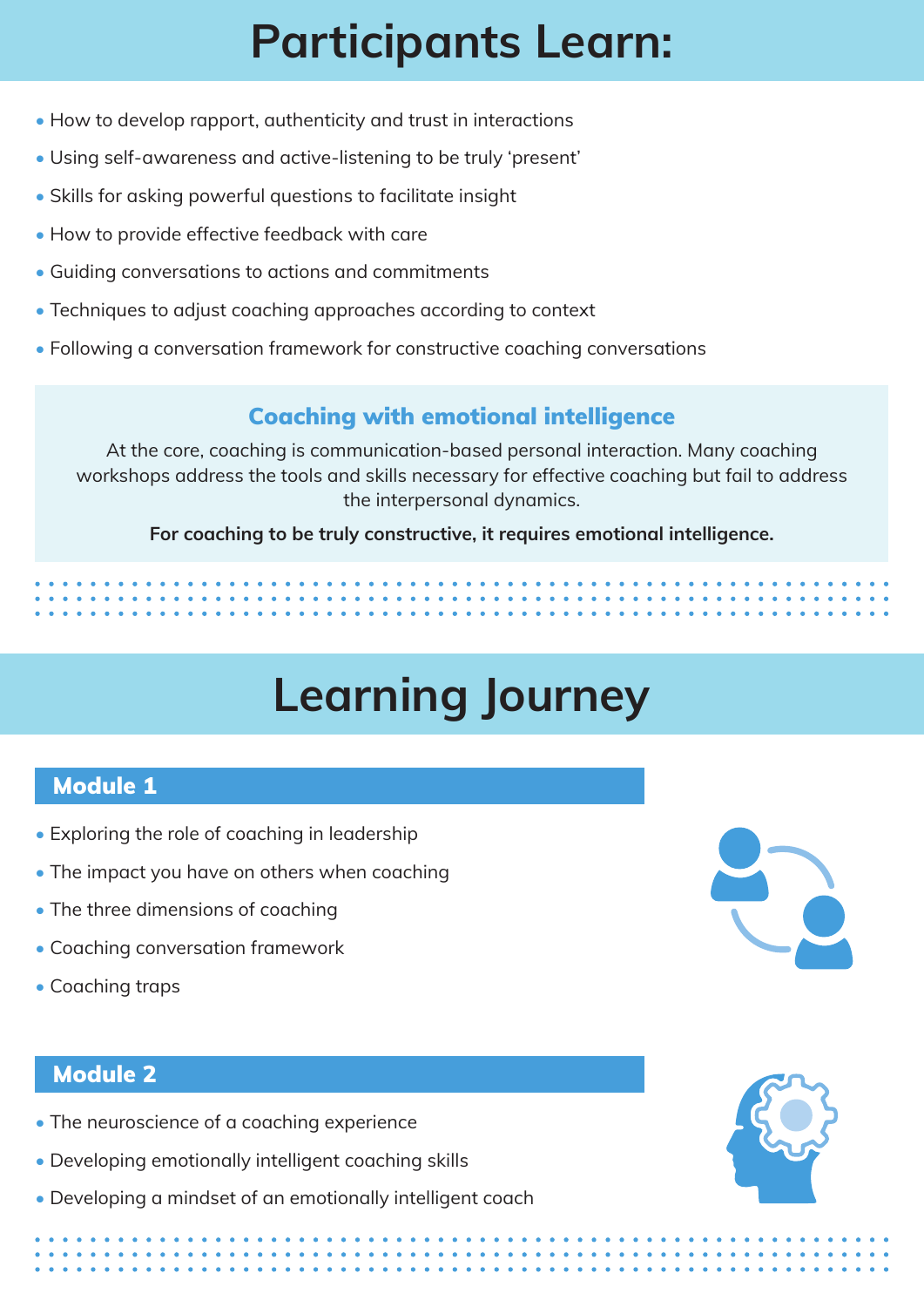#### Module 3

- Review coaching assignment
- Enhancing our capacity to be empathetic in a coach conversation
- Creating insight through listening and questioning
- Powerful communication for insightful coaching

#### Module 4

- Understanding behavioural styles and preferences
- Emotional triggers and how to manage them
- Flexing style for effective communication



### Learning Outcomes

#### Participants of this program will be able to:

- Recognise the role of coaching for their position in their organisation
- Develop a coaching mindset
- Learn and apply tools for effective coaching
- Gain insight and feedback on their own emotional intelligence
- Learn and apply core communication skills
- Be able to adapt their approach for context
- Have learned and applied a framework for constructive coaching conversations
- Plan and practice coaching in prep for on-the-job application